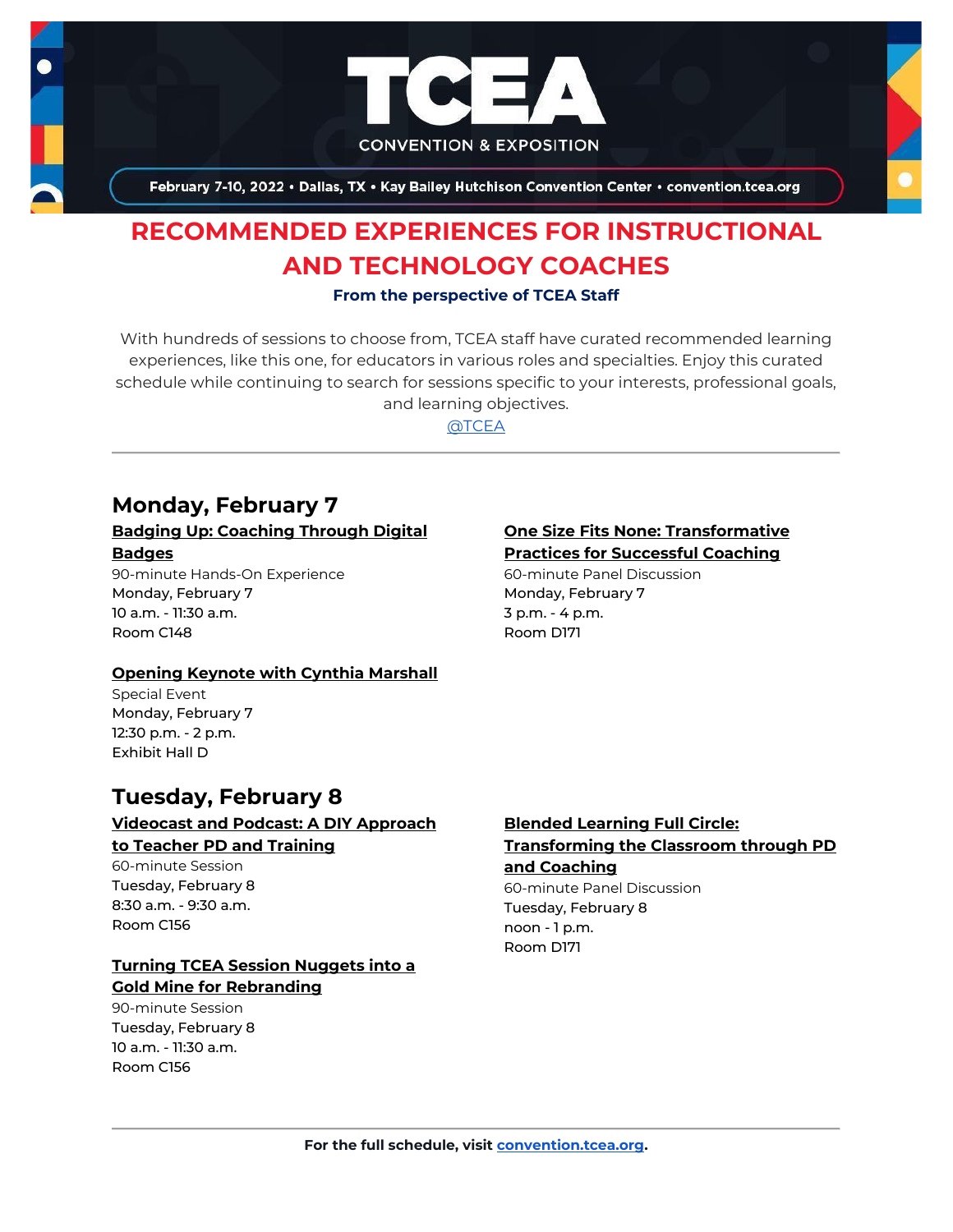

February 7-10, 2022 . Dallas, TX . Kay Bailey Hutchison Convention Center . convention.tcea.org

# **[Charting a New Course and Putting](https://register.tcea.org/2022/session_list.cfm?session_key=023329FC-F04D-A206-2B64-9C616A9FFBC3&session_date=Tuesday,%20Feb%2008,%202022)  [Teachers in the Driver's Seat to](https://register.tcea.org/2022/session_list.cfm?session_key=023329FC-F04D-A206-2B64-9C616A9FFBC3&session_date=Tuesday,%20Feb%2008,%202022)  [Personalized PD](https://register.tcea.org/2022/session_list.cfm?session_key=023329FC-F04D-A206-2B64-9C616A9FFBC3&session_date=Tuesday,%20Feb%2008,%202022)**

Poster Session Tuesday, February 8 1 p.m. - 3 p.m. Room D222: Poster 7

#### **[Instructional Coaching: Real Talk](https://register.tcea.org/2022/session_list.cfm?session_key=023B79CD-F04D-A206-2B64-1CE6FD3B8C55&session_date=Tuesday,%20Feb%2008,%202022)**

60-minute Roundtable Discussion Tuesday, February 8 2:30 p.m. - 3:30 p.m. Room D220/227

### **[Robert Knight Exhibit Hall](https://register.tcea.org/2022/session_list.cfm?session_key=61CDF249-F04D-A206-2B64-15D6559D2515&session_date=Tuesday,%20Feb%2008,%202022)**

Special Event Tuesday, February 8 2 p.m. – 7 p.m. Exhibit Hall

# **Wednesday, February 9**

#### **[Digital Learning Coaches: How to Build](https://register.tcea.org/2022/session_list.cfm?session_key=02362B8F-F04D-A206-2B64-816EF957D194&session_date=Wednesday,%20Feb%2009,%202022)  [Capacity and Leverage Impact](https://register.tcea.org/2022/session_list.cfm?session_key=02362B8F-F04D-A206-2B64-816EF957D194&session_date=Wednesday,%20Feb%2009,%202022)**

60-minute Roundtable Discussion Wednesday, February 9 8 a.m. - 9 a.m. Room D220/227

# **[A Tech Coach, a Counselor, and an](https://register.tcea.org/2022/session_list.cfm?session_key=02302E82-F04D-A206-2B64-ED1CE12D000A&session_date=Wednesday,%20Feb%2009,%202022)  [Instructional Coach Walk Into a Room...](https://register.tcea.org/2022/session_list.cfm?session_key=02302E82-F04D-A206-2B64-ED1CE12D000A&session_date=Wednesday,%20Feb%2009,%202022)**

60-minute Panel Discussion Wednesday, February 9 noon - 1 p.m. Room D171

## **[Google Coach Certification: Coaching](https://register.tcea.org/2022/session_list.cfm?session_key=023907BC-F04D-A206-2B64-CE9B2A146FF1&session_date=Wednesday,%20Feb%2009,%202022)  [Coaches Through Earning their](https://register.tcea.org/2022/session_list.cfm?session_key=023907BC-F04D-A206-2B64-CE9B2A146FF1&session_date=Wednesday,%20Feb%2009,%202022)**

#### **[Certification](https://register.tcea.org/2022/session_list.cfm?session_key=023907BC-F04D-A206-2B64-CE9B2A146FF1&session_date=Wednesday,%20Feb%2009,%202022)**

Poster Session Wednesday, February 9 noon - 2 p.m. Room D222: Poster 1

### **[Camp Out with CAMP-SIG](https://register.tcea.org/2022/session_list.cfm?session_key=0232CAD2-F04D-A206-2B64-1AC0F3EFACFE&session_date=Wednesday,%20Feb%2009,%202022)**

Poster Session Wednesday, February 9 noon - 2 p.m. Room D222: Poster 2

### **[Potty PD: Meet Them Where They Are](https://register.tcea.org/2022/session_list.cfm?session_key=023EAAEC-F04D-A206-2B64-46FCDCC89D1A&session_date=Wednesday,%20Feb%2009,%202022)**

Poster Session Wednesday, February 9 noon - 2 p.m. Room D222: Poster 3

### **[Building a Culture for Professional](https://register.tcea.org/2022/session_list.cfm?session_key=02352C37-F04D-A206-2B64-EC662CE46AEF&session_date=Wednesday,%20Feb%2009,%202022)**

**[Learning](https://register.tcea.org/2022/session_list.cfm?session_key=02352C37-F04D-A206-2B64-EC662CE46AEF&session_date=Wednesday,%20Feb%2009,%202022)** Poster Session Wednesday, February 9 noon - 2 p.m. Room D222: Poster 7

### **[Dedicated Exhibit Hall](https://register.tcea.org/2022/session_list.cfm?session_key=61CDD8E6-F04D-A206-2B64-74AAAD8173D7&session_date=Wednesday,%20Feb%2009,%202022)**

Special Event Wednesday, February 9 2 p.m. – 3 p.m. Exhibit Hall

### **[A New Culture of Leaders](https://register.tcea.org/2022/session_list.cfm?session_key=02301246-F04D-A206-2B64-6C8A208EB070&session_date=Wednesday,%20Feb%2009,%202022)**

60-minute Session Wednesday, February 9 3 p.m. - 4 p.m. Room C146